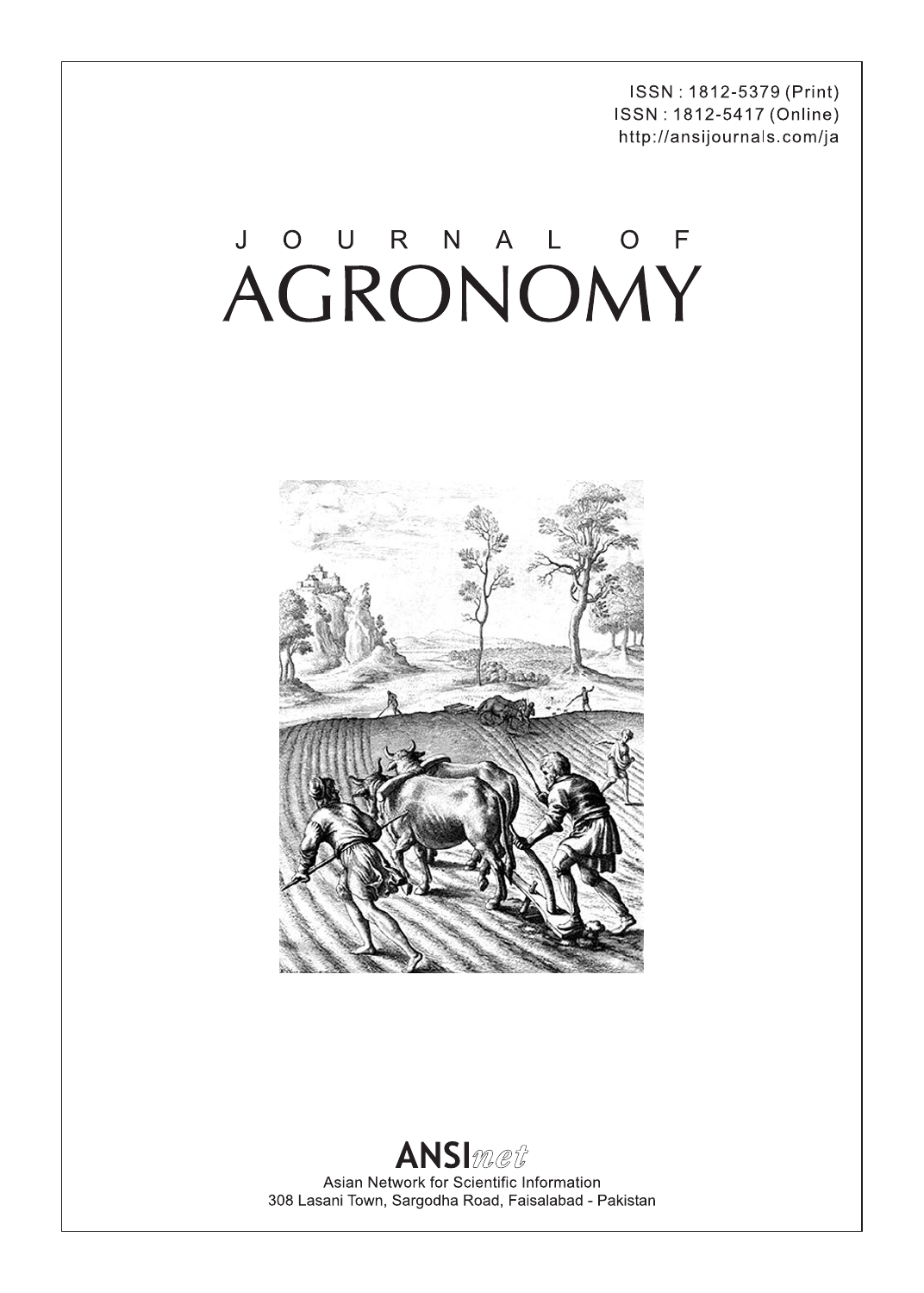#### **OPEN ACCESS Journal of Agronomy**

ISSN 1812-5379 DOI: 10.3923/ja.2022.8.13



## **Research Article Evaluation of Drought Tolerant Maize Varieties (***Zea mays* **L.) For Low Land of Guji Zone, Southern Oromia, Ethiopia**

Kabna Asefa Kusa, Seyoum Alemu and Girma Teshome

Oromia Agricultural Research Institute, Bore Agricultural Research Center, P.O. Box 21, Bore, Ethiopia

#### Abstract

Background and Objective: Maize is one of the most cultivated and used as a staple food crop in Ethiopia and its production is constrained by many challenges such as the lack of improved maize variety is highly limited in different parts of Ethiopia due to the inaccessibility of different production factors. The lowlands of Guji Zone is one such area where the technologies are not been widely addressed and adopted so far. Hence, this study was conducted by Bore agricultural research centre to select and recommend adaptable high yielding and early maturing maize varieties for low land agro-ecologies of the Guji Zone. Materials and Methods: The experiment was done at lowland parts of three districts Adola, Wadera and Liben. Seven released maize varieties with one local check were used. RCBD experimental design with three replications was used on a plot size of  $3 \times 3.75$  m. All phonological and yield data were collected subjected to analysis using GenStat (18th edition) software. Combined data analysis was used to test the performance of the varieties across the testing locations. Results: The result of the study shows that all varieties revealed a significant difference for the selected characters across the locations. Based on the obtained result, two maize varieties (Melkassa 07 and 03) were early maturing and gave higher yields. **Conclusion:** Therefore, these varieties are recommended for demonstration and popularization in the study area and similar agro-ecology of the zone. But the further study should be carried out including several recently released maize varieties for improved maize production.

Key words: Adapted, analysis, effect, improved, maize, variety, significant

Citation: Kusa, K.A., S. Alemu and G. Teshome, 2022. Evaluation of drought tolerant maize varieties (Zea mays L.) for low land of Guji Zone, Southern Oromia, Ethiopia. J. Agron., 21: 8-13.

Corresponding Author: Kabna Asefa Kusa, Oromia Agricultural Research Institute, Bore Agricultural Research Center, P.O. Box 21, Bore, Ethiopia

Copyright: © 2022 Kabna Asefa Kusa et al. This is an open access article distributed under the terms of the creative commons attribution License, which permits unrestricted use, distribution and reproduction in any medium, provided the original author and source are credited.

Competing Interest: The authors have declared that no competing interest exists.

Data Availability: All relevant data are within the paper and its supporting information files.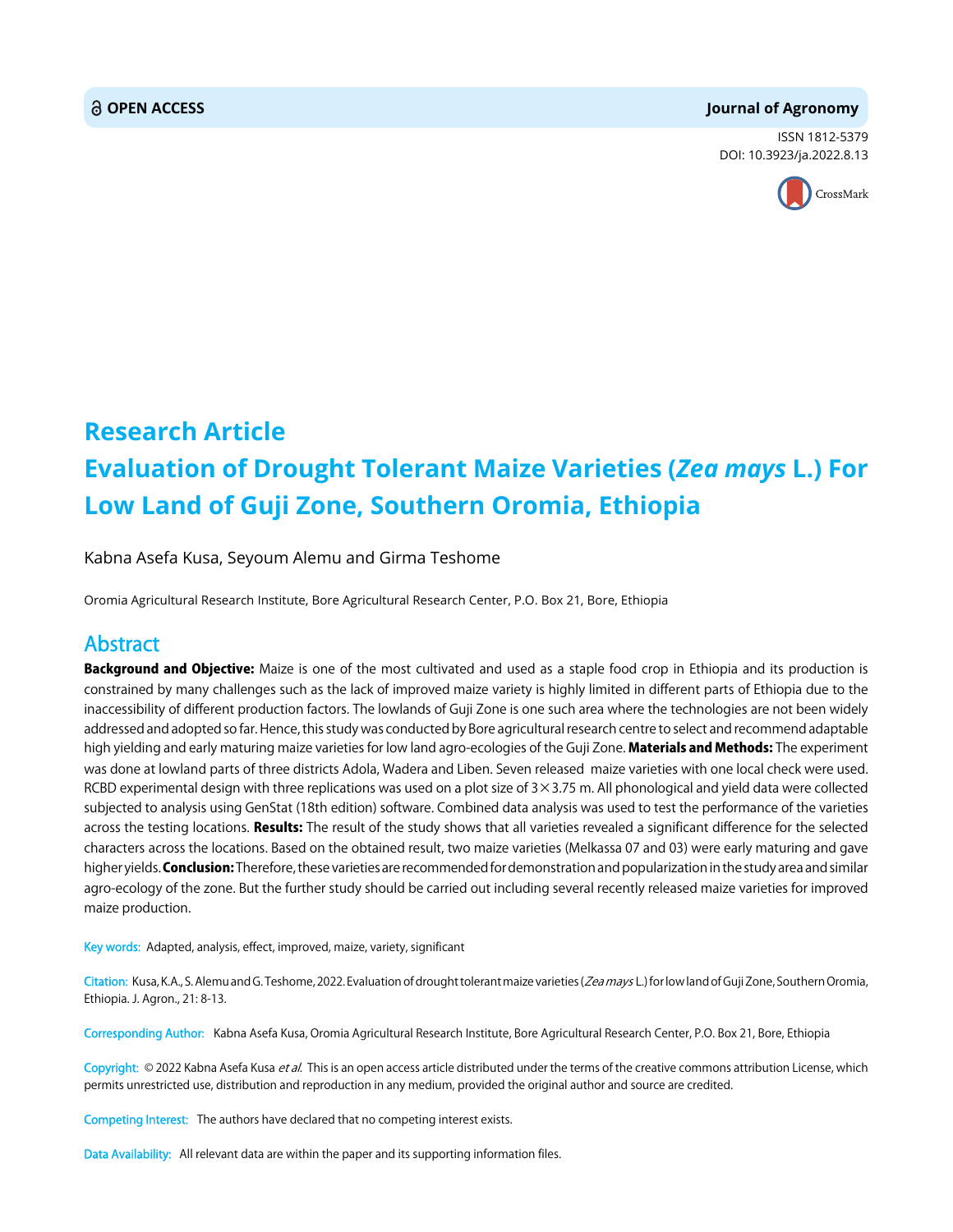#### INTRODUCTION

Maize (Zea mays L.) is one of the most important cereals broadly adapted worldwide<sup>1,2</sup>. Among cereal crops, maize is the most important used for human diet and major grain crop in the world in terms of total production in the large parts of the world<sup>3,4</sup>. Maize was introduced in Ethiopia more than three centuries ago Abate *et al*.<sup>5</sup> and is grown mainly for human consumption. It is largely produced in Western, Central, Southern and Eastern parts of Ethiopia. In Ethiopia, it is grown in the lowlands, the mid altitudes and the highland regions. It is an important field crop in terms of area coverage, production and utilization for food and feed purposes.

Maize cultivars that are used in the low land regions of Ethiopia are well adapted but low yielding open-pollinated varieties developed by local farmers. However, Maize is one of the most important cereal crops in Ethiopia, ranking second in area coverage and first in total production. About 40% of the total maize growing area is also located in low-moisture stress areas, where it contributes less than 20% to the total annual production. Availability of the limited number of droughttolerant maize varieties that reached few smallholders is the main factor for instability and low production in low-moisture stress areas of the country<sup>6</sup>.

Maize is one of the most important cereal crops in the Southern Oromia region in general and the lowlands of the Guji Zone. Its productivity (26.55 qt ha<sup>-1</sup>) is very low when compared to potential maize areas (42.37qt ha $^{-1}$ )<sup>7</sup>. Most of the low land farmers of the Guji Zone mainly earn their livelihood from livestock, they practice crop production as well. Maize is the major crop cultivated in the zone. However, information is lacking on the performance and variability of drought-tolerant maize variety. The low yield in this area is mainly attributed to recurrent drought, low levels of fertilizer use and low adoption of improved varieties. Hence, it is paramount important to introduce improved drought-tolerant maize varieties to the target area for improved maize production and productivity. Thus, this study was proposed to select the best performing drought-tolerant maize varieties to the target area.

#### MATERIALS AND METHODS

**Study area:** The experiment was conducted at three districts locations namely, Wadera, Adola and Liben on farmer fields during the 2018 and 2019 main cropping season. These three districts were selected purposively based on agroecology and the potential of the crops. Hence, this study was conducted by Bore agricultural research centre with the objectives of selecting and recommending high yielding, adaptable, disease

resistant/tolerant and drought-tolerant maize varieties for low land areas of the Guji Zone. Those three districts are characterized by three agro-climatic zones, namely Dega (high land), Weina dega (midland) and Kola(low land) with different coverage. Based on this condition two time cropping season was commonly practised i.e., Arfasa (main cropping season) which start from March-April, especially for maize, haricot bean, wheat and barley.

Experimental materials and design: A randomized complete block design with three replications was used to conduct the experiments per site. The seeds were planted in rows with two seeds per hill at a rate of 25 kg ha $^{-1}$  in a plot consisting of six rows each of 3.75 m long and 3 m wide and seedlings was thinned into one plant per hill for 4 weeks after emergence to obtain 144 plants per plot. The inter-row spacing was 0.75 m, while the intra row spacing was 0.25 m, giving a population density of 53,333 plants per hectare. Fertilizers were applied at the rate of 100/100 kg ha<sup>-1</sup> NPS/Urea. Urea was applied in split (the half at planting and the other half at knee height). First weed control was carried out after 3 weeks of planting and next weeding as needed.

Data collected: The middle four rows were used for data collection and harvest at maturity. Individual plant-based data as well as plot base data, was collected on seven traits of maize varieties. Data were collected on an individual plant basis from five randomly selected plants such as plant height (cm), ear length (cm), ears per plant, tassel length (cm) and cob weight (gm) while data on a plot basis included grain yield (qt ha $^{-1}$ )

#### RESULTS AND DISCUSSION

Phenological and growth parameters: The analysis of mean squares variance revealed that the main effect of variety was a significant (p<0.05) effect on growth parameters maize as described in Table 1. The mean squares of growth parameters maize showed a significant difference between varieties as mentioned in Table 1.

**Days to tasseling:** The highest prolonged duration to tassel (77.83 days) was observed in the local check as it was not statistically different from the Gambela composite variety. However, the minimum duration (71.5 days) to tasseling was recorded at variety Melkassa 07 in Table 2. This might be due to genetic variations among different maize varieties. In line with this result, Abduselam *et al*.<sup>8</sup>, who reported significant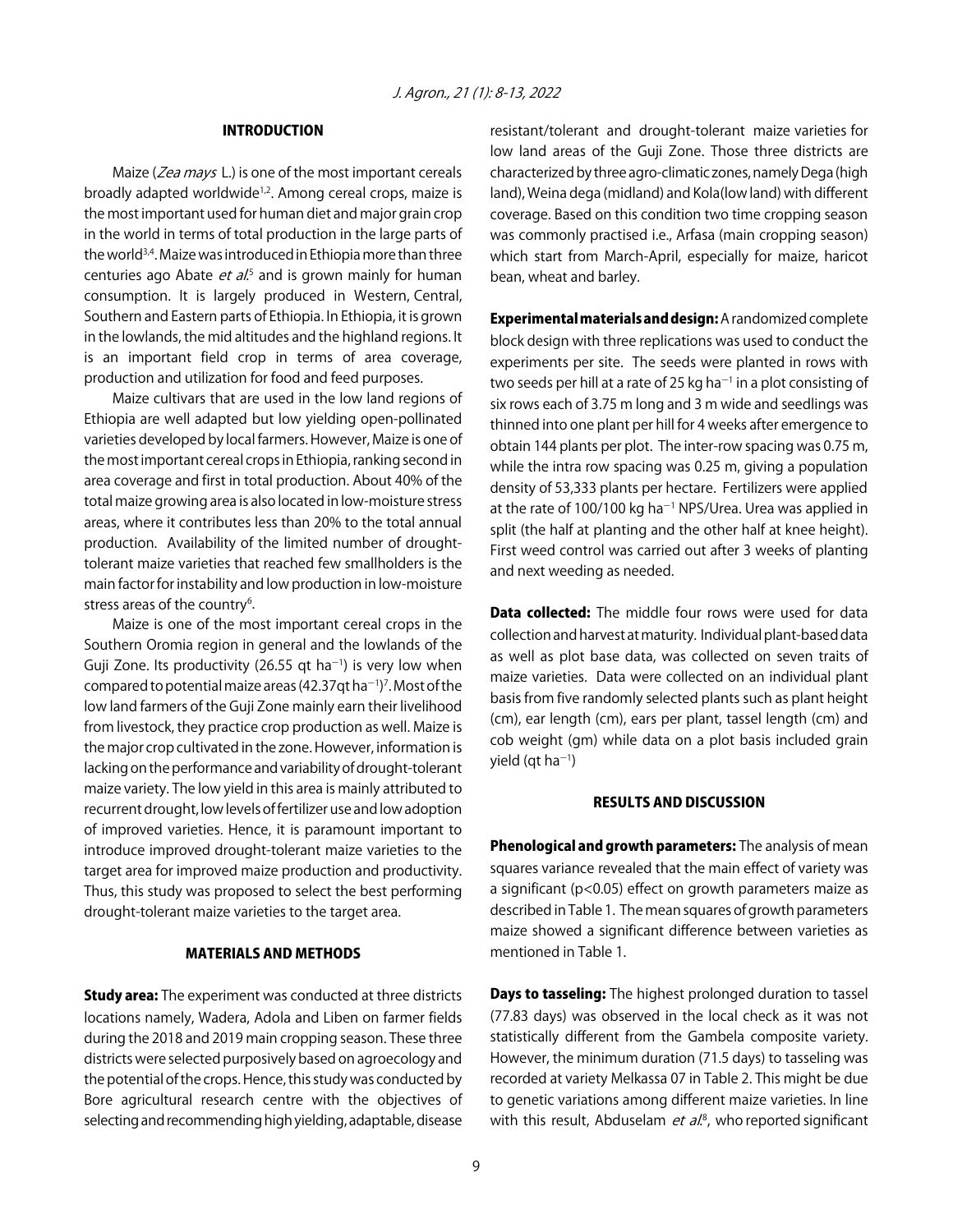#### J. Agron., 21 (1): 8-13, 2022

Table 1: Mean squares of ANOVA for growth parameters of maize (DTT, DS, DM, PH, E/P, EL) at lowland of Guji in the 2017-2018 main cropping season

|               | Mean squares             |          |           |           |         |             |           |
|---------------|--------------------------|----------|-----------|-----------|---------|-------------|-----------|
| Source        |                          |          |           |           |         |             |           |
| of variations | DF                       | DТ       | DS        | <b>DM</b> | PH (cm) | E/P         | $EL$ (cm) |
| Rep           |                          | 0.0007   | 23.62     | 73.5      | 327     | 0.05        | 0.80      |
| Variety       |                          | $0.003*$ | $154.21*$ | 200.71*   | 7593**  | $0.15^{NS}$ | $7.43*$   |
| Error         | 62                       | 0.0006   | .87       | 26.91     | 1483    | 0.09        | 2.10      |
| CV(% )        | $\overline{\phantom{0}}$ | 19.1     | 1.7       | 3)<br>ے.د | 20.6    | 27.1        | 9.70      |

DTT: Days to tassel, DS: Days to silk, DM: Days to mature, pH: Plant height, E/P: Ear/plant, EL: Ear length and \*Significant level at p<0.05

Table 2: Combined mean of DTT, DS, DM, PH, E/P, EL of maize at lowland of Guji in 2017-2018 main cropping season

| Varieties     | DTT                 | <b>DS</b>          | DM                 | PH (cm)             | E/P   | $EL$ (cm)            |
|---------------|---------------------|--------------------|--------------------|---------------------|-------|----------------------|
| Melkassa 02   | 73.83 <sup>cd</sup> | 78.5 <sup>c</sup>  | $160.7^{bc}$       | $192.6^{bc}$        | 1.141 | $15.21^{bc}$         |
| Melkassa 01   | 73.83 <sup>cd</sup> | 77.83c             | $158.5^{bc}$       | 151.2 <sup>d</sup>  | 1.033 | $13.83^{d}$          |
| Melkassa 03   | 72.83 <sup>d</sup>  | 77.5 <sup>c</sup>  | 158.3bc            | 173.9bcd            | 1.085 | $15.36^{ab}$         |
| Melkassa 07   | $71.5^e$            | 76.17 <sup>d</sup> | 155.8 <sup>c</sup> | 162.5 <sup>cd</sup> | 1.259 | 14.47 <sup>bcd</sup> |
| Gibe 02       | 74.17c              | 80.83 <sup>b</sup> | $160.3^{bc}$       | 176.6bcd            | 0.993 | 15.08 <sub>bcd</sub> |
| Gibe 03       | 75.5 <sup>b</sup>   | 81.17 <sup>b</sup> | 167 <sup>a</sup>   | 199.6 <sup>b</sup>  | 1.022 | 16.67 <sup>a</sup>   |
| Local         | 77.83 <sup>a</sup>  | 89.5a              | 170 <sup>a</sup>   | $246.6^{\circ}$     | 0.896 | 14.78bcd             |
| Gambela comp. | 76.83 <sup>a</sup>  | 80.5 <sup>b</sup>  | 160.8 <sup>b</sup> | 190bc               | 1.263 | 13.92 <sup>cd</sup>  |
| Mean          | 74.54               | 80.25              | 161.44             | 186.0               | 1.09  | 14.92                |
| CV(% )        | 1.4                 | 1.7                | 3.2                | 20.6                | 27.1  | 9.7                  |
| LSD (5%)      | 1.014               | 1.26               | 4.88               | 36.28               | ns    | 1.36                 |

DTT: Days to tassel, DS: Days to silk, DM: Days to mature, PH: Plant height, E/P: Ear/plant and EL: Ear length, Different letters in a column with Mean values are significant at p<0.05 and LSD: Least significant difference

differences among maize varieties. A similar result, Hussain *et al*.<sup>9</sup> reported a differential pattern of maize varieties for days to tassel. Other researchers also reported genetic variations among different cultivars of maize<sup>10,11</sup>.

**Days to silking:** The analysis of variance revealed that the main effect of variety was significant (p<0.05) on days to silking of maize as described in Table 1. The highest prolonged duration to silking (89.5 days) was observed in the local check while the minimum duration to silking (76.17 days) was recorded at variety Melkassa 07 as cited in Table 2. This might be due to genetic variations among different maize varieties. In line with this result, Abduselam *et al*.<sup>8</sup> reported significant difference days to silking among maize varieties.

**Days to maturity:** The analysis of variance revealed that the main effect of variety was highly significantly (p<0.05) affect days to maturity. The highest prolonged duration to mature (170 days) was observed in the local check as it was not statistically different from the Gibe 02 variety while the minimum duration to maturity (155.8 days) was recorded at variety Melkassa 07 in Table 2. This variation might be due to differences in experimental location. These results agreed with Kinfe *et al*.<sup>11</sup> also reported different days to maturity for different maize varieties might be depending on environmental conditions.

Plant height: The analysis of variance revealed that the main effect of variety was significantly (p<0.01) affecting plant height of maize while the main effect of location and the two-factor interactions of variety×location did not influence days to maturity. The highest plant height was observed in the variety local (246.6 cm) as while the minimum plant height (151.2 cm) was recorded at variety Melkassa 01 as described in Table 2. This might be due to the reason that genetic variation among maize varieties. Similarly, Kinfe et al.<sup>11</sup> reported different plant heights for different maize varieties, Abduselam *et al*.<sup>8</sup> also reported different plant heights for different maize varieties.

Yield and yield component parameters: The analysis of mean squares variance revealed that the main effect of variety was a significant (p<0.05) effect on yield and yield components of maize as described in Table 3. The mean squares of growth parameters (CW, DTM, DTS, DTTH, EL, GY, NEPP, PH, TKW, NRPP, NSPC, PH and TKW) showed a significant difference between varieties as combined in Table 3.

**Ear length:** The analysis of variance revealed that the main effect of variety significantly (p<0.05) affects the ear length of maize. The longest ear length (16.67cm) was recorded from Gibe 03 whereas the shortest ear (13.83 cm) was obtained from Melkassa 01 as listed in Table 4.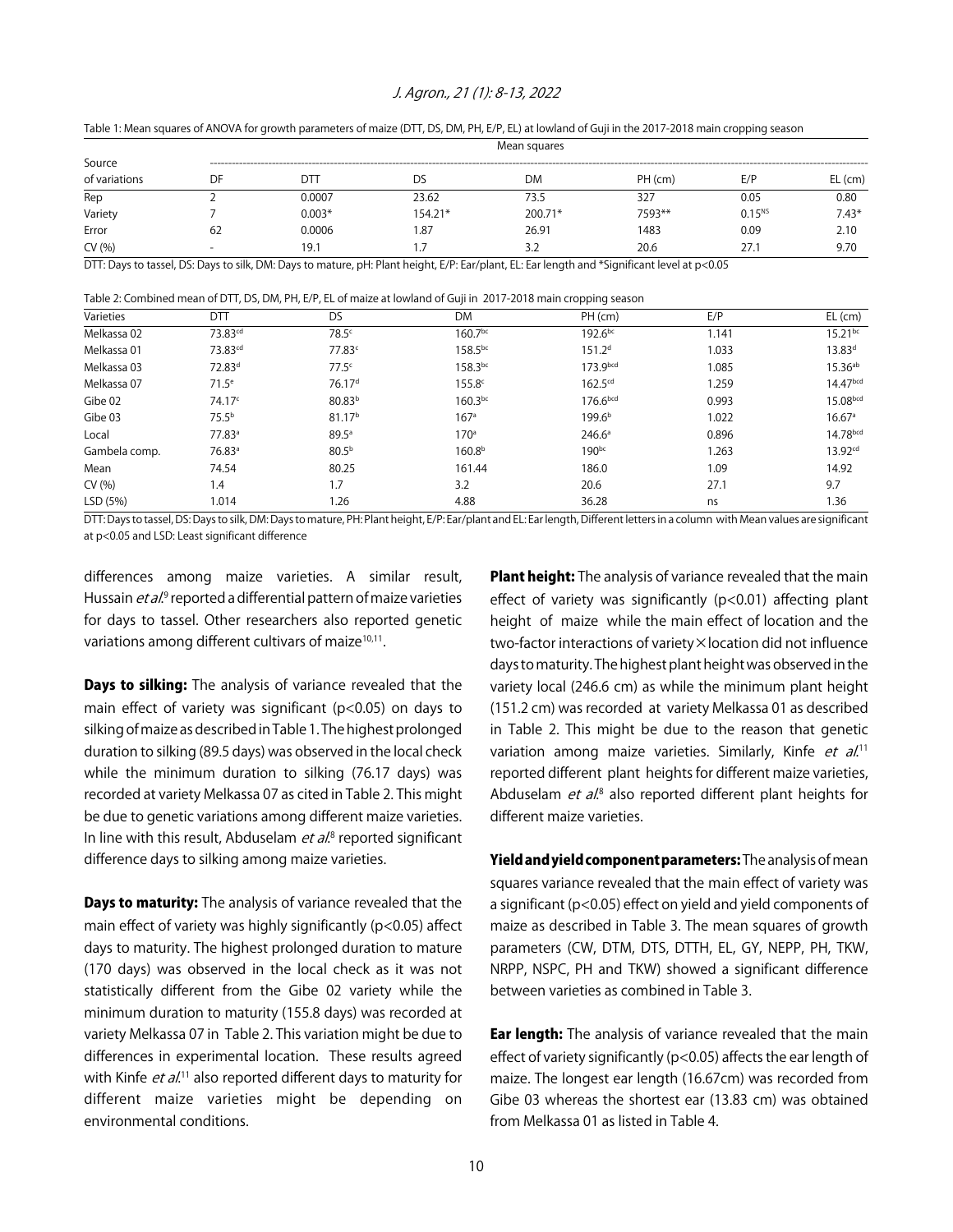#### J. Agron., 21 (1): 8-13, 2022

| Table 3: Mean squares of ANOVA for yield and yield components of maize at lowland of Guji in the 2017-2018 main cropping season |  |  |  |
|---------------------------------------------------------------------------------------------------------------------------------|--|--|--|
|---------------------------------------------------------------------------------------------------------------------------------|--|--|--|

| Mean squares |    |           |                    |          |         |         |                             |  |
|--------------|----|-----------|--------------------|----------|---------|---------|-----------------------------|--|
| Source of    |    |           |                    |          |         |         |                             |  |
| variations   | DF | CW        | R/C                | S/R      | S/C     | TKW(q)  | $GY$ (kg ha <sup>-1</sup> ) |  |
| Rep          |    | 0.0007    | 0.38               | 27.74    | 2344    | 1103    | 760365                      |  |
| Variety      |    | $0.003**$ | 3.28 <sup>ns</sup> | $32.52*$ | 13504** | 10032** | 3356367**                   |  |
| Error        | 62 | 0.0006    | 1.56               | 8.12     | 1886    | 1202    | 714182                      |  |
| CV(% )       |    | 19.1      | 9.7                | 10.3     | 1.1     | 14.3    | 21.2                        |  |

df: Degree of freedom, Cw: Cob weight, R/C: Row/cob, S/R: Seed/row, S/C: Seed/cob, TKW: Thousand kernels weight, GY: Grain yield \*Significant level at p<0.05, \*\*Significant level at p<0.01, NS: Non-significant and (CW, DTM, DTS, DTTH, EL, GY, NEPP, PH, TKW, NRPP, NSPC, PH and TKW)

|  |  |  | Table 4: Combined mean of CW, DTM, DTS, DTTH, EL, GY, NEPP, PH, TKW, NRPP, NSPC, PH and TKW of maize at lowland of Guji in 2017-2018 main cropping season |  |  |
|--|--|--|-----------------------------------------------------------------------------------------------------------------------------------------------------------|--|--|
|--|--|--|-----------------------------------------------------------------------------------------------------------------------------------------------------------|--|--|

| Varieties     | <b>CW</b>              | R/C   | S/R                 | S/C                    | TKW(g)              | $GY(kg ha^{-1})$    |
|---------------|------------------------|-------|---------------------|------------------------|---------------------|---------------------|
| Melkassa 02   | $0.1307$ abc           | 14.14 | 28.81 <sup>ab</sup> | $411$ <sup>abc</sup>   | 273.8 <sup>ab</sup> | $4262^{ab}$         |
| Melkassa 01   | $0.0915$ <sup>d</sup>  | 13.56 | 24.19 <sup>c</sup>  | 329.4f                 | $274.5^a$           | 3430 <sup>cd</sup>  |
| Melkassa 03   | $0.1297$ <sub>bc</sub> | 13.83 | 27.92ab             | 432.9ab                | 239.5c              | 4593ª               |
| Melkassa 07   | $0.1516^{ab}$          | 13.54 | $26.12^{bc}$        | 354.7 <sup>ef</sup>    | 231 <sup>c</sup>    | $4663$ <sup>a</sup> |
| Gibe 02       | $0.1437$ abc           | 13.82 | 29.63 <sup>a</sup>  | 397bcd                 | $223.1^c$           | 4225abc             |
| Gibe 03       | $0.1541$ <sup>a</sup>  | 13    | $29.75^{\circ}$     | 441.8 <sup>a</sup>     | $277.5^a$           | $4102$ abc          |
| Local         | $0.1283^{bc}$          | 12.94 | $26.56$ bc          | 366 <sup>def</sup>     | 241.7bc             | 2870 <sup>d</sup>   |
| Gambela comp. | 0.1271c                | 14.81 | 27.94 <sup>ab</sup> | $390.3$ <sup>cde</sup> | 178.8 <sup>d</sup>  | 3700bc              |
| Mean          | 0.13                   | 13.71 | 27.62               | 390.38                 | 242.7               | 3980.62             |
| CV(% )        | 19.1                   | 9.7   | 10.3                | 11.1                   | 14.3                | 21.2                |
| LSD (5%)      | 0.024                  | Ns    | 2.686               | 40.927                 | 32.67               | 796.35              |

Cw: Cob weight, R/C: Row/cob, S/R: Seed/row, S/C: Seed/cob, TKW: Thousand kernels weight, GY: grain yield, different letters in a column with mean values are significant at p<0.05 and LSD: Least significant difference

Cob weight: The analysis of variance revealed that the main effect of variety was significantly (p<0.01) affect cob weight of maize. The highest cob weight was (0.1516 kg) observed in the variety Melkassa 07 which was statistically not different from Gibe 03 while the minimum cob weight (0.92 kg) was recorded at variety Melkassa 01 as can be seen in Table 4. This may be due to genetic and environmental variability among maize varieties.

Number of ears per plant: The analysis of variance revealed that the main effect of variety and location is not significantly (p<0.05) effect on the number of ears per plant of maize as well as the two-factor interactions as described in Table 4. This finding is in line with Kandil *et al*.<sup>12</sup>, who reported no significant difference among maize varieties.

Number of rows per cob: The analysis of variance revealed that the main effect of variety as well as interaction, did not significantly (p<0.05) affect the number of rows per cob of maize as described in Table 4.

Number of seeds per cob: The analysis of variance revealed that the main effect of variety was highly significant ( $p < 0.01$ ) on the number of seeds per cob of maize. The highest number of seeds per cob (441.8) was observed in the variety Gibe 03 while the minimum number of seeds per cob (329.4) can be seen in Table 4. This might be due to genetic variability among

maize varieties. The result agreed with Inamullah et al.<sup>13</sup> reported different seeds per cob for hybrid maize varieties.

**Grain yield:** The analysis of variance revealed that the effect of variety was significantly (p<0.01) affect grain yield of maize. The highest grain yield (4663 kg ha $^{-1}$ ) was obtained in the variety Melkassa 07 which was not statistically different from Melkassa 03 variety while the minimum (2870 kg ha $^{-1}$ ) grain yield was recorded at variety local check as listed in Table 4. This might be due to genetic variability among maize varieties. Similar to this result, Kinfe *et al*.<sup>11</sup> reported the effects of variety on the yield of maize. The result was agreed with Taye *et al*.<sup>14</sup> and Abduselam et al.<sup>8</sup>, who reported evaluating and identified high yielding maize varieties among different varieties tested.

Thousand kernel weight: The analysis of variance revealed that the effect of variety was highly significantly  $(<0.01$ ) in affecting the thousand kernel weights of maize. The highest thousand kernel weight (277.5 g) was observed in the variety Gibe 03 while the minimum thousand kernel weight (223.1 g) was recorded at variety Gibe 02 as described in Table 4. The differences in the thousand kernels' weight of the maize varieties could be attributed to genetic differences. This result is like Taye *et al*.<sup>14</sup> and Kinfe *et al*.<sup>11</sup>, who evaluated and reported different thousand kernels weight of maize varieties among different tested varieties.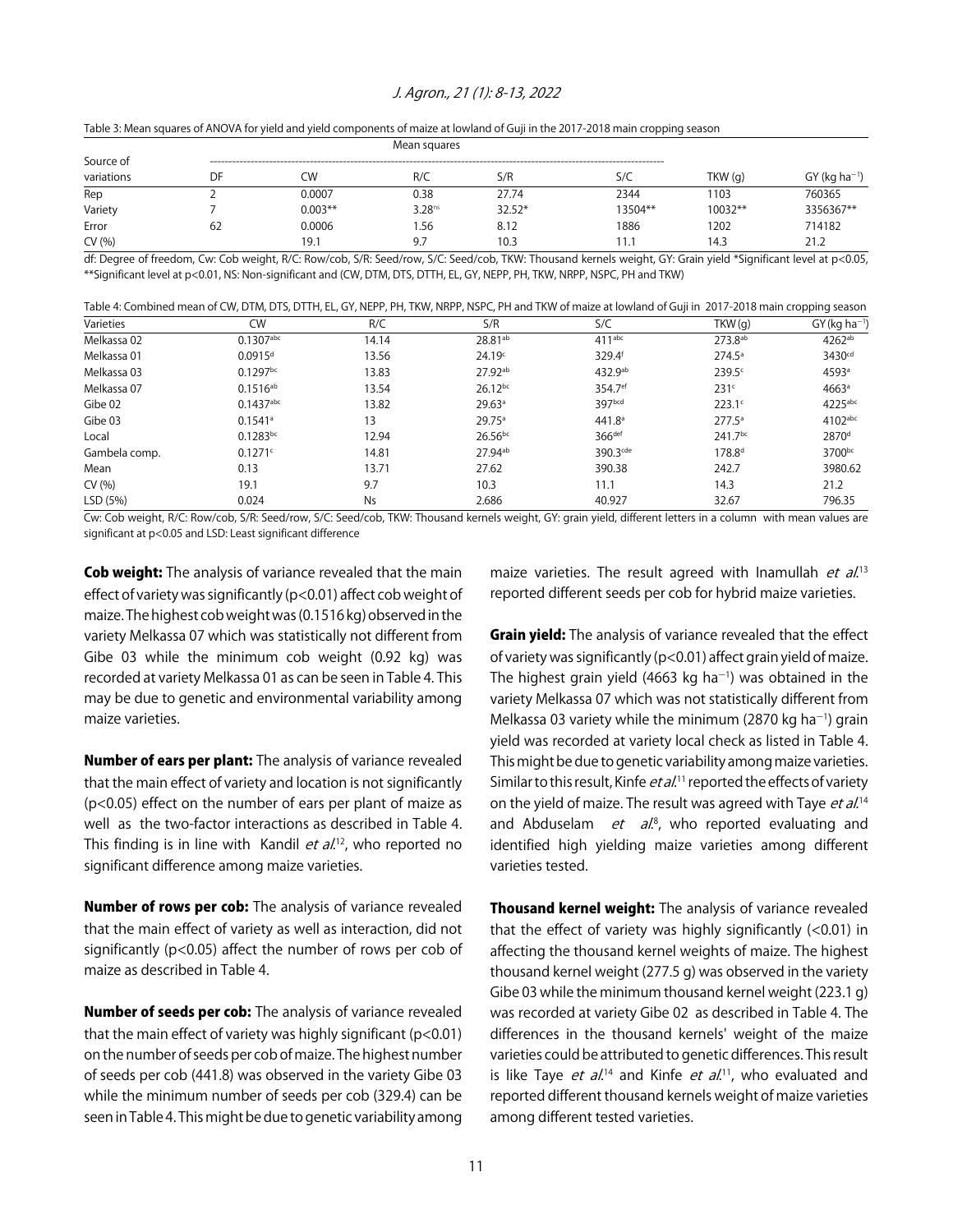Significant differences between varieties were observed for grain yield and yield components. Based on the combined mean performance almost all varieties were shown above mean performance of the local check-in the studied locations. From this experiment, based on the combined mean performance two varieties (Melkassa 07 and 03) were shown above mean performance of the local check in the studied locations. Therefore, these varieties are recommended for demonstration and popularization in the study area and similar agro-ecology of the zone. But the further study should be carried out including several recently released maize varieties for improved maize production and to put the recommendation on a strong.

#### **CONCLUSION**

Maize is one of the important cereal crops globally and in Sub-Saharan Africa including Ethiopia. The production and productivity of maize are affected by both abiotic and biotic constraints. Among the biotic factors drought tolerance rank first reducing grain yield and quality. Therefore, a field experiment was conducted at three districts locations namely, Wadera, Adola and Liben on farmer fields during the 2018 and 2019 main cropping season to select the best performing drought-tolerant maize varieties to the target area. Based on the combined mean performance almost all varieties were showed the above mean performance of the local check-in the studied locations (Table 4). Based on this experiment, based on the combined mean performance two varieties (Melkassa 07 and Melkassa 03) were shown above mean performance of the local checks in the studied locations.

#### SIGNIFICANCE STATEMENT

Maize is the major crop cultivated in the zone. However, there is limited information on the performance and variability of drought-tolerant maize variety. The low yield in this area is mainly attributed to recurrent drought and low adoption of improved varieties. Hence, it is paramount important to introduce improved drought-tolerant maize varieties to the target area for improved maize production and productivity across the areas. Therefore, this experiment was conducted to recommend the most drought-tolerant variety. Two varieties are recommended for demonstration and popularization in the study area and similar agro-ecology of the zone.

#### ACKNOWLEDGMENTS

We would like to express our sincere appreciation to the cereal research staff at Bore Agricultural Research Centres for hosting the trials and collecting data. We also extend our thanks to Oromia Agricultural Research Institute (OARI) and Bore Agricultural Research Center for their financial support.

#### **REFERENCES**

- 1. Riedelsheimer, C., A. Czedik-Eysenberg, C. Grieder, J. Lisec and F. Technow et al., 2012. Genomic and metabolic prediction of complex heterotic traits in hybrid maize. Nat. Genet., 44: 217-220.
- 2. Malik, H.N., S.I. Malik, M. Hussain, S.U.R. Chughtai and H.I. Javad, 2005. Genetic correlation among various quantitative characters in maize (Zea mays L.) hybrids. J. Agric. Soc. Sci., 1: 262-265.
- 3. Nafziger, E.D., 2010. Growth and production of maize: Mechanized Cultivation. In: Soils, Plant Growth and Crop Production, Verheye, W.H. (Ed.)., EOLSS Publishers, United Kingdom, ISBN-13: 9781848263697, Pages: 492.
- 4. Shah, T.R., K. Prasad and P. Kumar, 2016. Maize-A potential source of human nutrition and health: A review. Cogent Food Agric., Vol. 2. 10.1080/23311932.2016.1166995.
- 5. Abate, T., B. Shiferaw, A. Menkir, D. Wegary and Y. Kebede et al., 2015. Factors that transformed maize productivity in Ethiopia. Food Secur., 7: 965-981.
- 6. Belete, A.S., 2020. Analysis of technical efficiency in maize production in Guji Zone: Stochastic frontier model. Agric. Food Secur., Vol. 9. 10.1186/s40066-020-00270-w.
- 7. Gemeda, D.O., D. Korecha and W. Garedew, 2021. Evidences of climate change presences in the wettest parts of southwest Ethiopia. Heliyon, Vol. 7. 10.1016/j.heliyon. 2021.e08009.
- 8. Abduselam, F., Z. Lagese, S. Tegene, F.T.A. Biri and N. Siraj, 2017. Performance evaluation and adaptability of improved released maize (Zea mays L.) varieties in the midlands of fedis district of Eastern Hararghe. Asian J. Plant Sci. Res., 7: 10-14.
- 9. Hussain, N., M.Y. Khan and M.S. Baloch, 2011. Screening of maize varieties for grain yield at Dera Ismail Khan. J. Anim. Plant Sci., 21: 626-628.
- 10. Ihsan, H., I.H. Khalil, H. Rehman and M. Iqbal, 2005. Genotypic variability for morphological and reproductive traits among exotic maize hybrids. Sarhad J. Agric., 21: 599-602.
- 11. Kinfe, H., T. Yiergalem, R. Alem, W. Redae and Y. Desalegn et al., 2016. Evaluating hybrid maize genotypes for grain yield and yield related traits in Northwestern Tigray, Ethiopia. Int. J. Res., 3: 17-21.